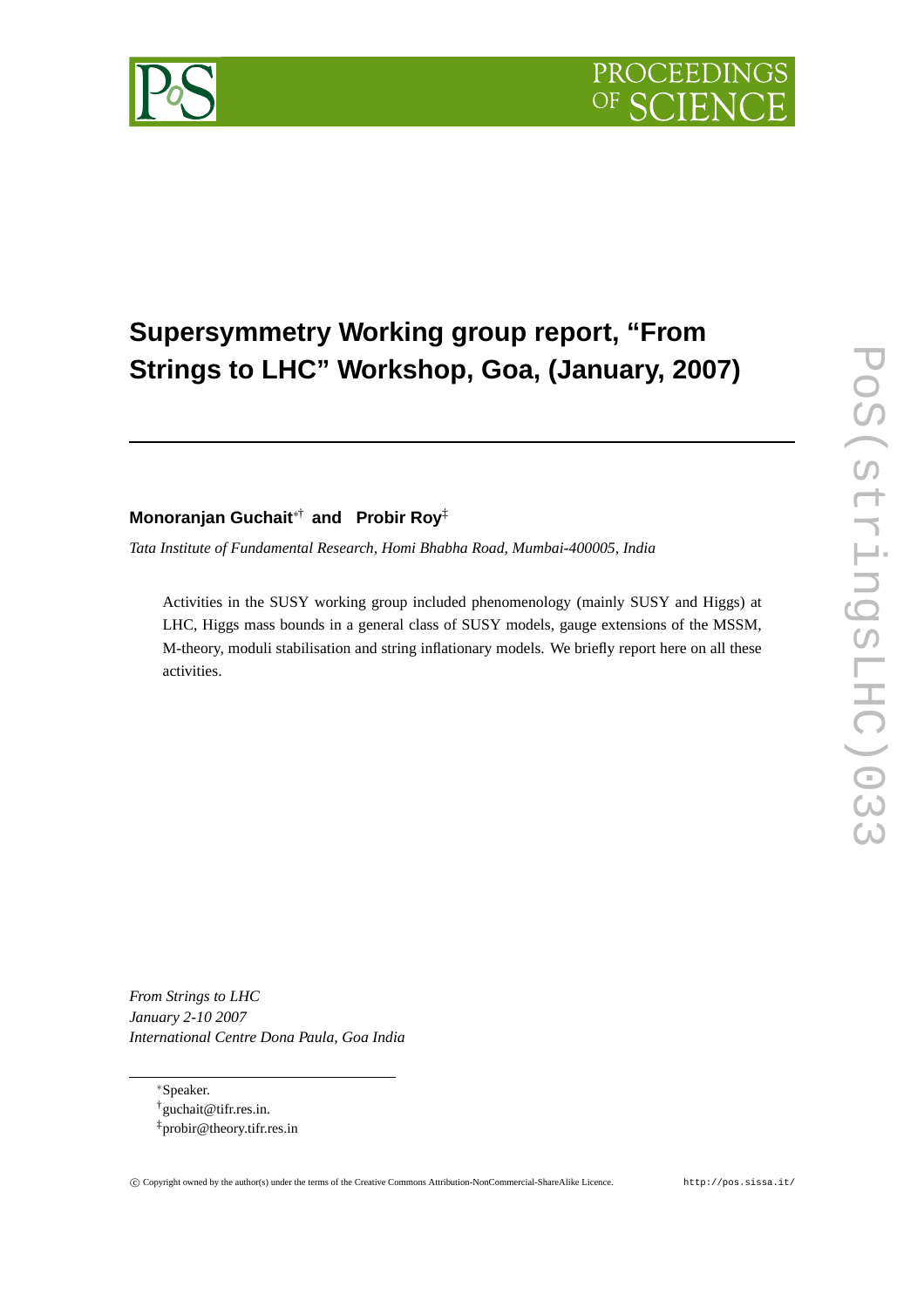Activities in this working group covered a wide variety of topics. They ranged from LHC phenomenology (sparticle signals, spectra of mixed modulus AMSB models, light charged Higgs with CP violating couplings, top polarization as a discriminator between SUSY and little Higgs) to Higgs mass bounds in general SUSY models, gauge extensions of the MSSM as well as to issues in M-theory, moduli stabilization and string inflationary models. We summarize below the highlighted contents of the individual presentations.

G.Polesello discussed classic sparticle production and decay signatures in the MSSM: the two undetected LSPs in the final state as end products of two chains of cascade decays. Then, generically, one has a multijet +multilepton + missing transverse energy signal. One can define an effective mass:

$$
M_{eff}=\sum_i|P_{T(i)}|+E_T'
$$

and plot  $d\sigma/dM_{eff}$  vs.  $M_{eff}$ (Fig.1)



**Figure 1:** Effective mass  $(M<sub>eff</sub>)$  distribution for the signal and total standard model background (hatched region). For the signal, squark and gluino masses are about ∼1 TeV.

Typical numbers are  $\sigma_{susy} \sim 50$  pb (1 pb) for  $m_{\tilde{q},\tilde{g}} \sim 500$  GeV (1 TeV). An mSUGRA contour plot of the discovery regions in the  $M_{1/2} - M_0$  plane appears in Fig.2 for various integrated luminosities. The effective mass reach is ~1.3 TeV, 1.8 TeV and 3.2 TeV for  $\int \mathcal{L} dt$ =100/pb, 1/fb and 10/fb respectively. But one needs care in handling background and detector responses which will control the time required for an actual discovery.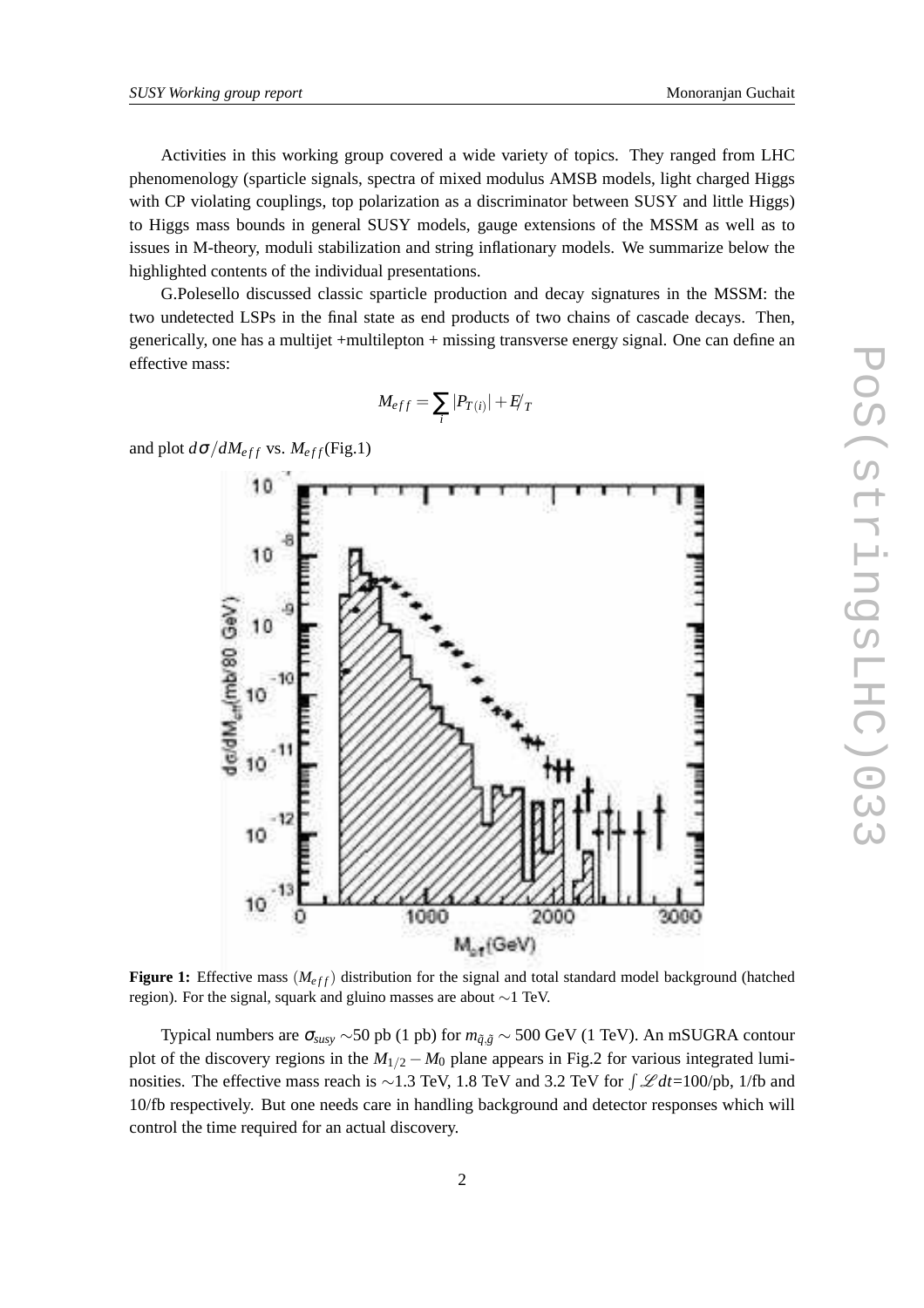

**Figure 2:** Contour plots for various luminosities, squark and gluino masses in the  $M_0 - M_{1/2}$  plane.

Polesello also focused on mass and spin measurements with respect to specific benchmark points. If a chain of at least three two-body decays in a cascade can be isolated (Fig.3), then the concerned sparticle masses can be measured in a model independent way. The SM background for such events is virtually negligible, while SUSY backgrounds come mostly from uncorrelated  $\tilde{\chi}^\pm$ 



**Figure 3:** Squark decay chain

decays. Both SM and SUSY backgrounds can be subtracted by measuring flavour-correlated combinations such as  $N(e^+e^-) + N(\mu^+\mu^-) - N(e^{\pm}\mu^{\mp})$ . In an event sample from a  $\int \mathscr{L} dt$  of 100/pb, the error is dominated by the 0.1% uncertainty in the lepton energy scale. A typical simu-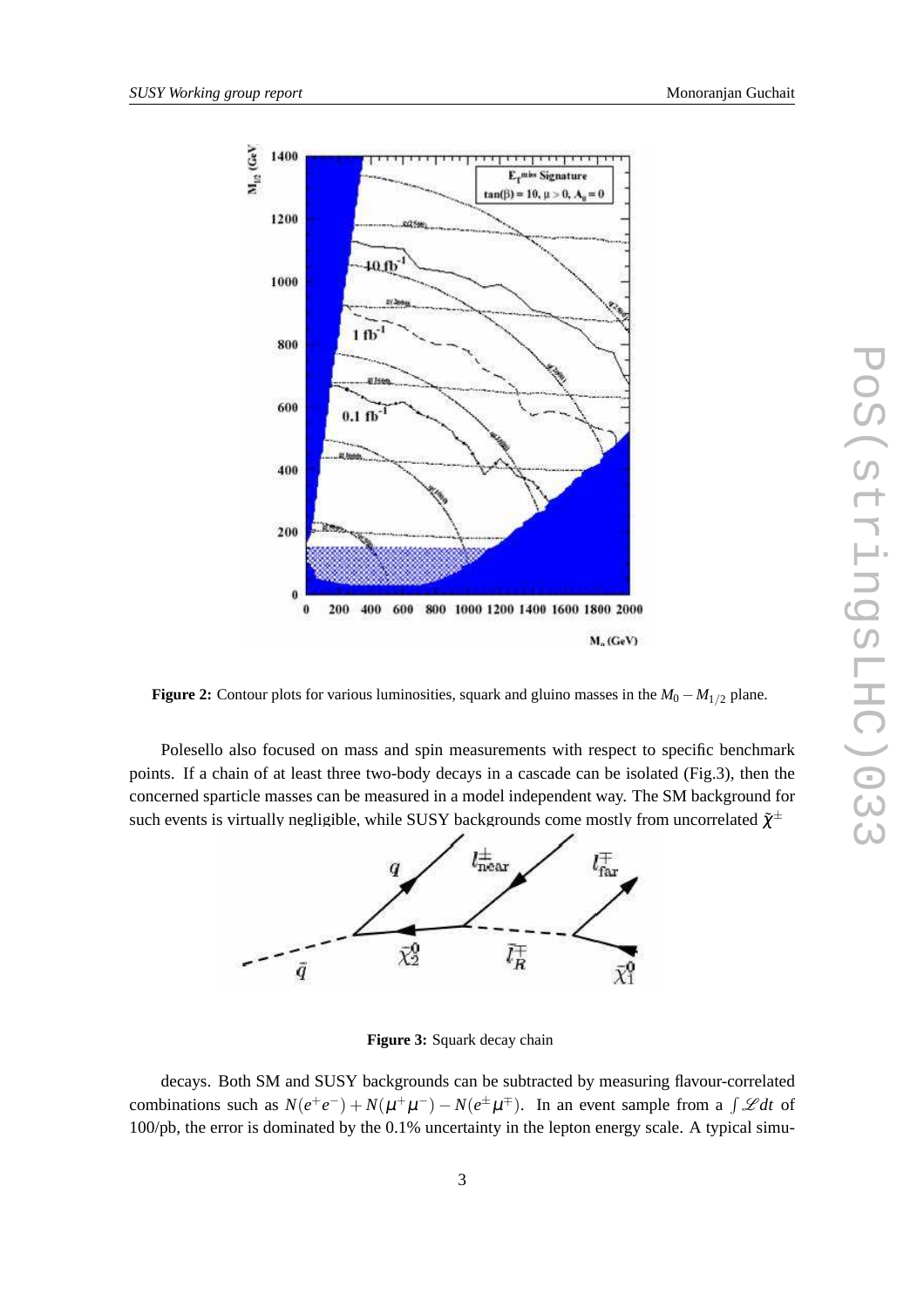

lation result is shown for opposite sign minus same sign fermions (OS-SS) in Fig.4.

**Figure 4:** Dilepton invariant mass distribution.

K.Choi and X. Tata gave talks on the phenomenology of mixed modulus anomaly mediated (MMAMSB) models of supersymmetry breaking. Modulus (gravity) mediation, together with mSUGRA assumptions, implies universal scalar masses and a binolike neutralino or a gravitino LSP. In contrast, anomaly mediation makes the scalar mass  $m_i$  proportional to the corresponding  $\beta_i$ and prefers a winolike neutralino LSP. Though more complicated, the mixed model is completely specified by five parameters  $(m_{3/2}, \alpha, \tan \beta, n_i, \ell_a)$  with a two fold sign- $\mu$  ambiguity. The parameters  $n_i$  are rational fractions between 0 and 1, while  $\ell_{\alpha} = 0$  or 1. Here  $|\mu|$  gets determined by the condition of radiative breakdown of EW symmetry.

Gaugino masses, A-parameters and scalar masses are given in terms of the overall SUSY scale  $M_s$  by

$$
M_a = M_s(\ell_a \alpha + b_a g_a^2), \qquad (1)
$$

$$
A_{ijk} = M_s(-a_{ijk}\alpha + \gamma_i + \gamma_j),
$$
\n(2)

$$
m_i^2 = M_s^2 [(1 - n)\alpha^2 + 4\alpha \xi_i - \gamma_i]
$$
 (3)

respectively. Here <sup>γ</sup>*<sup>i</sup>* is the anomalous mass dimension of the i-th matter superfield with

$$
\gamma_i = 8\pi^2 \frac{\partial \gamma_i}{\partial (\ln \mu)},\tag{4}
$$

$$
a_{ijk} = 3 - n_i - n_j - n_k,\tag{5}
$$

$$
\xi_i = \frac{1}{4} \sum_{ijk} a_{ijk} y_{jk}^2 - \sum_a \ell_a g_a^2 C_2^a(f_i), \qquad (6)
$$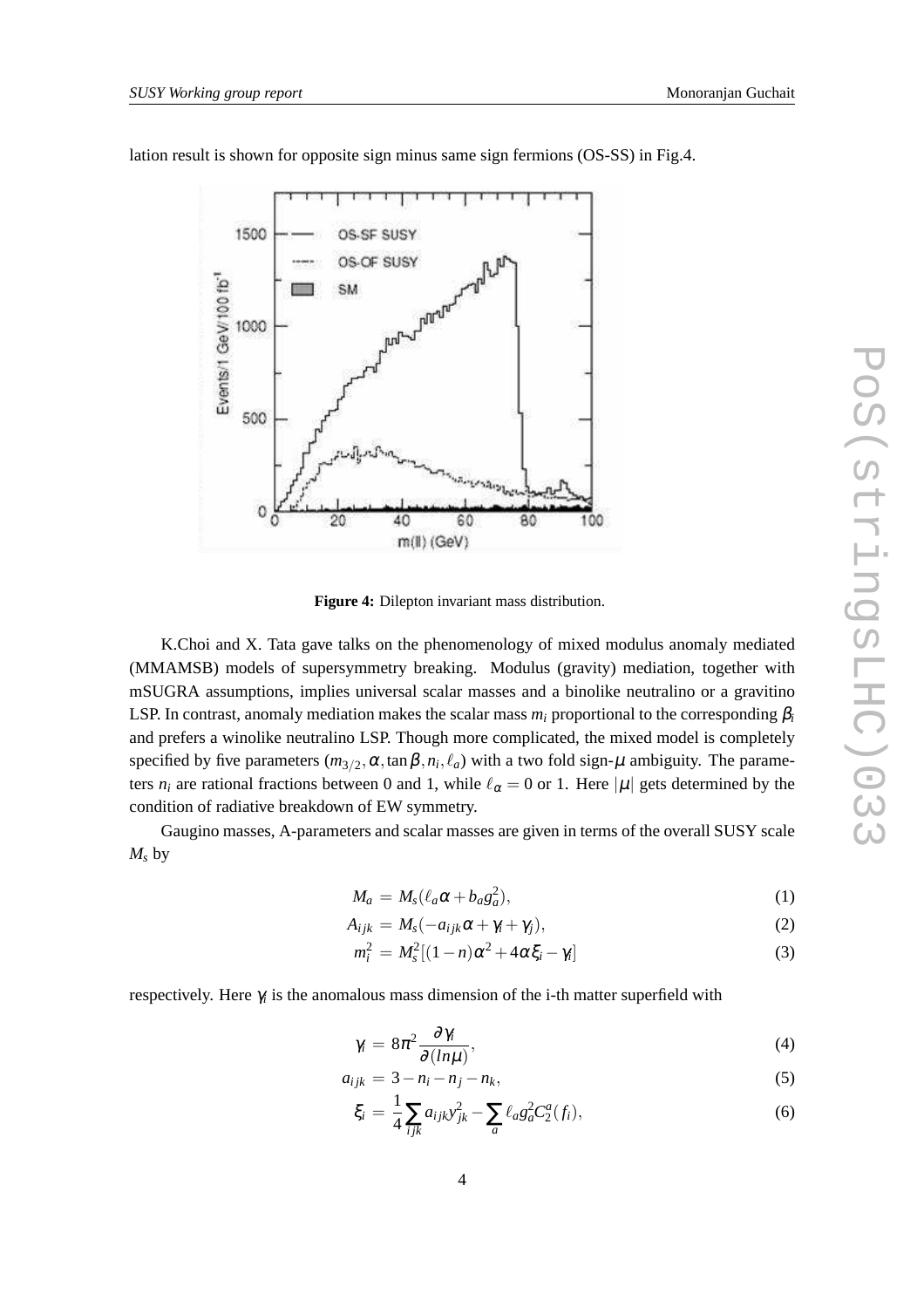$y_{ijk}$  being Yukawa coupling strengths. Moreover,  $\alpha$  is the relative strength between the AMSB  $(\alpha = 0)$  and modulus mediated (MM, large  $|\alpha|$ ) contributions. A characteristics feature is the "mirage unification" of running gaugino masses  $M_a$  at the energy scale  $\sim 10^9 - 10^{10}$  GeV.

R.Godbole reported on the possibility of a light Higgs h with a mass  $10 \text{ GeV} < m_h < 50 \text{ GeV}$ which may have been missed at LEP on account of its CP-violating couplings. It could be observed in the decay of a charged Higgs  $H^{\pm}(H^{\pm} \to Wh, h \to b\bar{b})$  lighter than the top. But is such an  $H^{\pm}$ allowed by loop constraints from  $b \rightarrow s\gamma$  decay? A calculation scheme has been set up for this problem by Borzumati, Misiak and Godbole and the results are expected shortly.

Another issue addressed by Godbole was the possibility of experimentally distinguishing between the SUSY and little Higgs scenarios in top production at the LHC. In pp collision, one can have a TTX  $(\tilde{t}_1 \tilde{t}_1 X)$  final state in the little Higgs (SUSY) case. The T dcays by gauge interaction through the process  $T \rightarrow t_A H$  with equal numbers of the  $t_L$  and  $t_R$  produced. In contrast, the  $\tilde{t}_1$ decays by a combination of gauge and Yukawa interactions, with  $\sigma(t_L) \neq \sigma(t_R)$ , resulting in a polarized top. Therefore, a measurement of the top polarization should enable a discrimination between the two scenarios. Experimental issues raised were (i) the identification of a top coming specifically from t or T, (ii) top charge measurement, (iii) background from new physics, (iv) gluino production and decay into a stop as a spoiler mode and (v) event selection criteria.

K.S. Babu discussed Higgs mass bounds in general SUSY models. Specifically, he considered loop effects of additional heavy vectorlike SU(5) multiplets such as  $5 \oplus \overline{5}$  or  $10 \oplus 10$ . For instance, the upper bound on the lightest Higgs mass  $m_h$ , as a function of tan  $\beta$ , in the MSSM gets enhanced if a  $10 \oplus \overline{10}$  is inserted (Fig.5). He also considered the effects on this of a lateral gauge symmetry whereby an extra lateral gauge group factor like  $SU(N)_{lat}$  is put in after N copies of  $5 \oplus \overline{5}$  and singlets  $S \oplus \overline{S}$ , under the regular SU(5), have been added. This can lead to a substantial enhancement in *mh*, e.g. it can exceed 300 GeV.



**Figure 5:** Upper bound on the lightest higgs mass against tan  $\beta$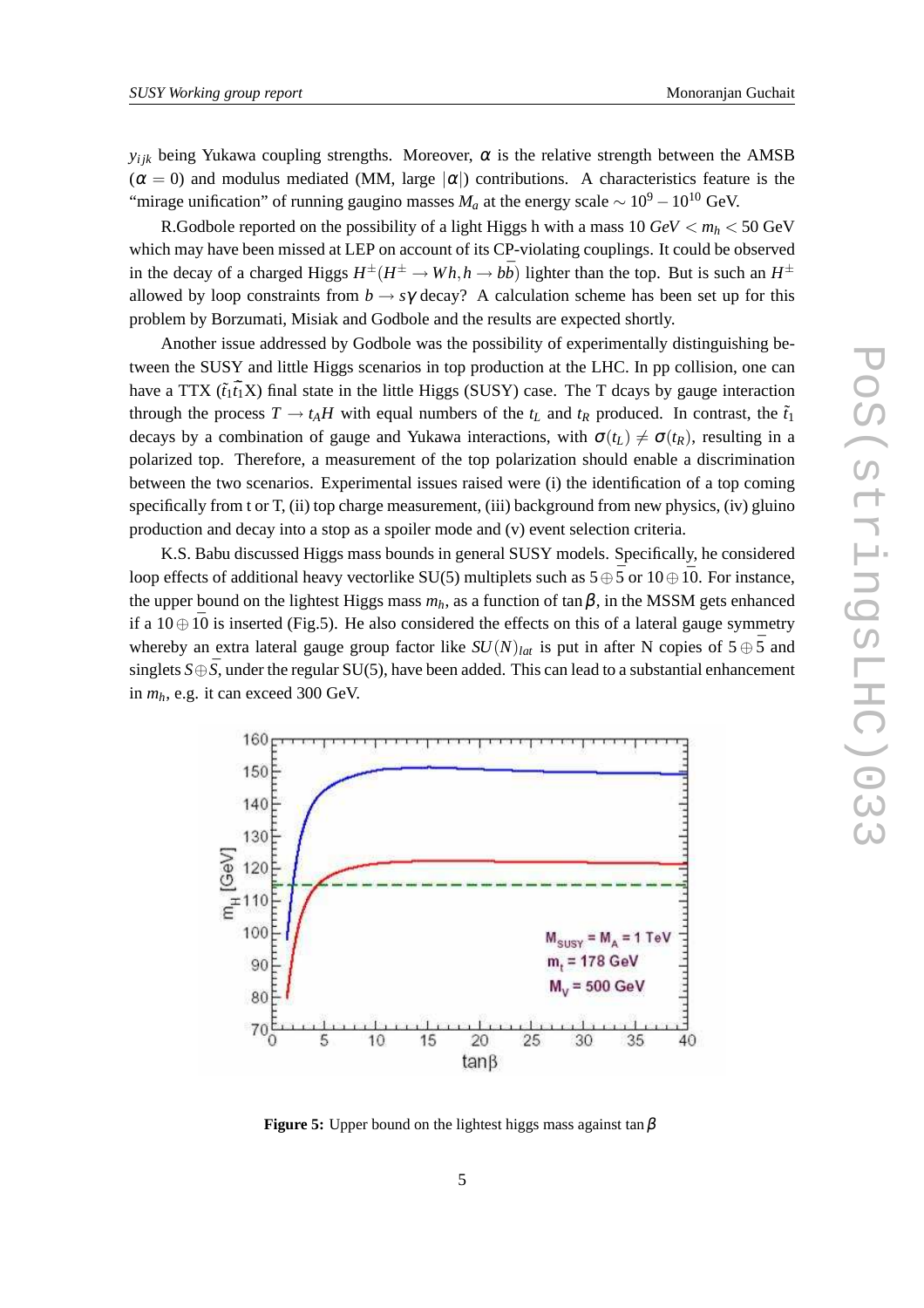P. Batra considered gauge extensions of the MSSM. His focus was on the little hierarchy problem (fine tunning of *mh*) in SUSY. He tried to solve this by combining SUSY with dynamical symmetry breaking. He considered the following scheme(Fig.6), and specifically made use of non-decoupling D-terms. He found large values of *mhiggs*, depending on the cut-off Λ ( Fig.7). He showed that it is possible to simultaneously have (i) gauge coupling unification, (ii) precision parameters under control, (iii) non-universal 3rd generation couplings. He always had a light charged Higgs.



**Figure 6:** Schematics of symmetry breaking

E Dudas dealt with aspects of moduli stabilization. In general, vevs of residual moduli fields, {d}, predicted from string theory, tend to run away the Planck scale values leading to uninteresting configurations. They need to be stabilized, especially considering that the string coupling strength is  $g_s = e^{}$ . Dudas discussed the KKLT approach which stabilizes volume moduli, adds nonperturbative terms and uplifts the vacuum energy to a positive value by explicit SUSY breaking. This uplifting could be done in different ways by using D-terms or F-terms. In a simple example he had  $V_{uplift} \sim 3m_{3/2}^2 M_P^2$  with  $m_{3/2} \sim 1$  TeV. Phenomenological features depended on whether the SM couplings to the hidden sector mesons were weak (causing suppressed FCNC, universal scalar masses, light gauginos, hierarchical A-terms) or strong (leading to non-universal scalar masses comparable to gaugino masses and non hierarchical A-terms)

B. Acharya discussed predictions from well-defined "continents" in the landscape, e.g type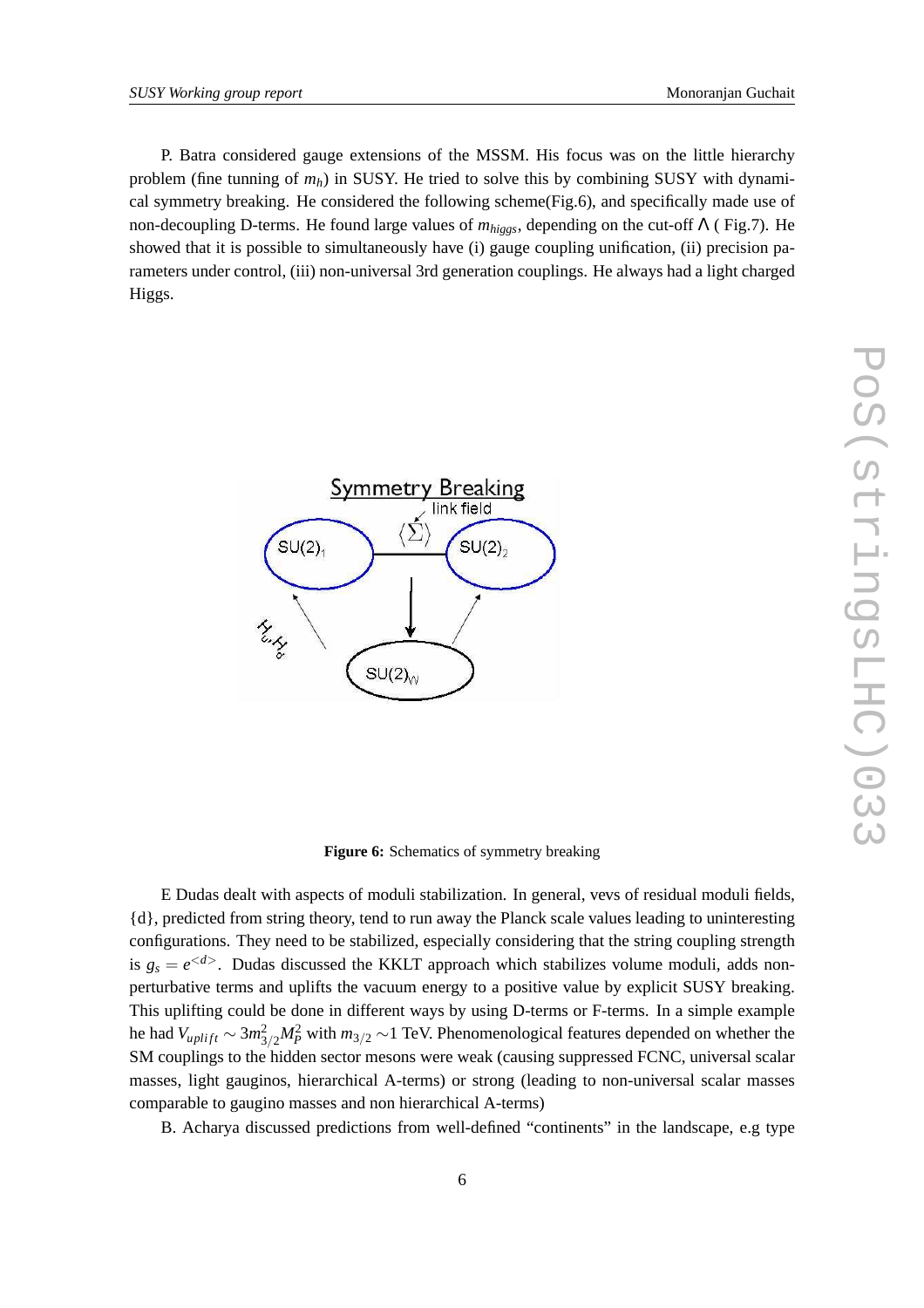

**Figure 7:** Lightest Higgs mass against the cut-off scale.

IIA and IIB, string heterotic string or M-theory. He argued that the LHC would most likely lead to the determination of the continent. He specifically considered M-theory with compactification on a  $(G2)_{d=7}$  manifold which predicts

$$
\Lambda \simeq M_{pl} e^{-\frac{2\pi}{\alpha b_0}} \tag{7}
$$

and more specifically

$$
\Lambda \simeq M_{pl} e^{-2\pi M_{pl} R_0} \tag{8}
$$

for warped compactification. Starting with a high scale Lagrangian, he had the following phenomenological predictions:

$$
m_{3/2} = M_{pl} e^{k/2} |W| \simeq 2.1 \; TeV,\tag{9}
$$

$$
M_{11} = \frac{M_{pl}}{V_{x^{1/2}}} \simeq 1.1 \times 10^{18} \text{GeV}) \ (11 \ \text{dim Planck scale}) \tag{10}
$$

$$
\Lambda_g \sim 10^{15} - 10^{16} \text{ (gaugino condensation scale)}.
$$
 (11)

Generally, he had light gauginos and scalars with significant AMSB contributions and an LSP which is mostly a bino. He made the point that stringy towers of states with increasing spins in warped string models are spaced differently from standard KK towers.

S. Trivedi discussed the emission of gravity waves through tensor perturbations in string inflationary models. The location of a 3-brane within a bigger, say 6D, manifold (Fig.8) can be thought of as a scalar field in a 4D effective field theory. This field will go through a slow roll and then reheat in an inflationary potential (Fig.8).

One can then have brane inflation - either small field inflation (∆ < *Mpl*) or large field inflation  $(\Delta > M_{pl})$ , leading to

$$
\Delta \phi = T_3^{1/2} \Delta R \tag{12}
$$